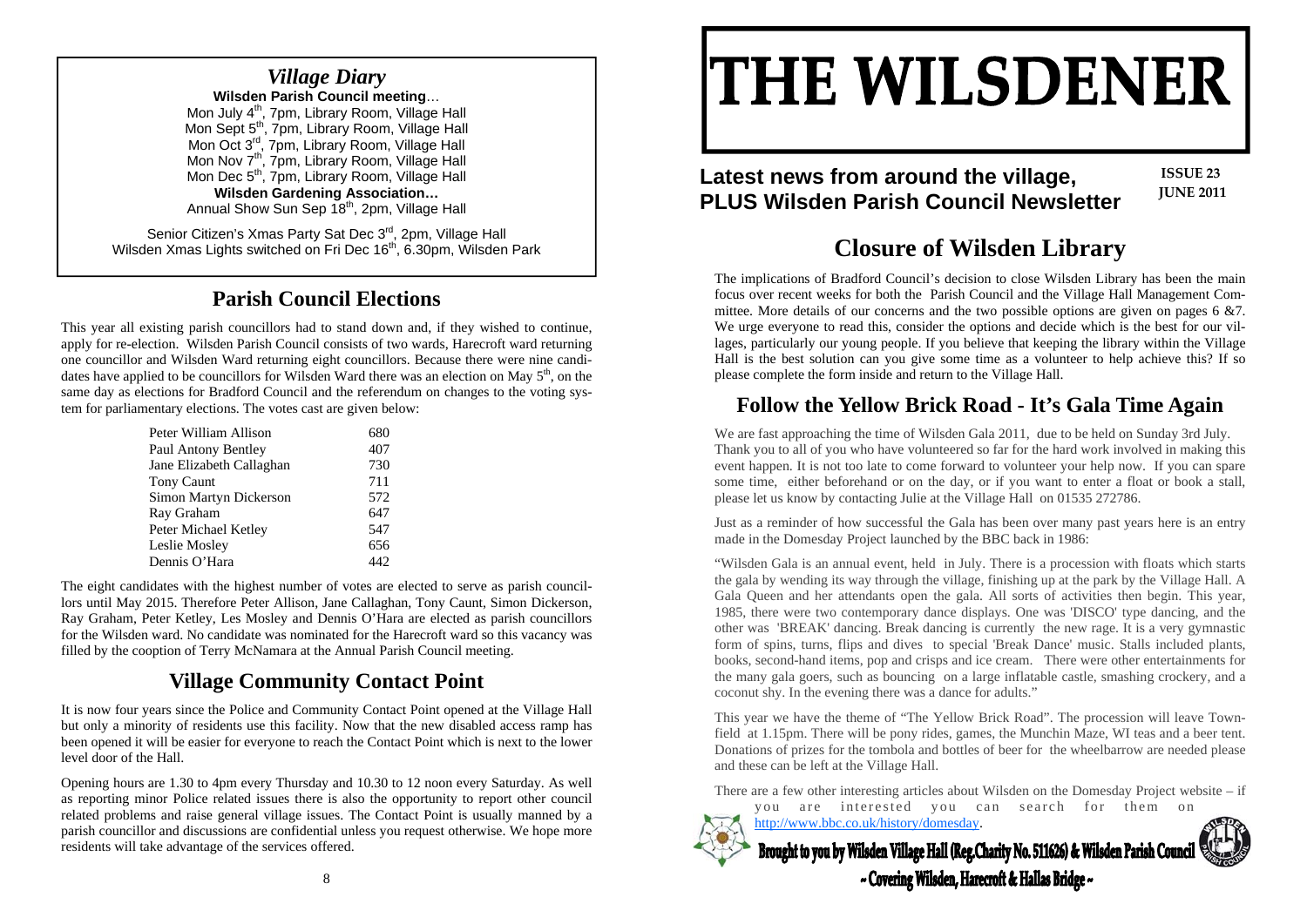#### **Wilsden's Member of the British Empire**

*''Valerie, Mrs. Smith, for services to the community in Wilsden, West Yorkshire''.* 

These were the words announced at Buckingham Palace on  $3<sup>rd</sup>$  November 2010 at the point in the investiture proceedings when Wilsden's very own Val Smith received her MBE from the Queen.

Val was recognised with the award for the hard work she has put into our community over many years for the benefit of the village's younger and older residents alike. Val runs the luncheon club in the village which meets every Tuesday in the Village Hall as well as being very involved with after school activities for our primary school children.

When her accolade was announced in the Queen's Birthday Honours List in June, she said: "It's very special, I didn't think people like me would get things like this." Her fiancée, Keith, wrote for their Church newsletter "Of course, apart from a few, most awards are given to ordinary people, like Val doing ordinary things in the community not for remuneration or recognition but because it comes naturally to them. Val's MBE came as a complete surprise and is a personal matter to her."

Many Congratulations Val on a well deserved award.

#### **Wilsden War Memorial**

Many of you will have noticed the new railings that have been installed around the Wilsden War memorial. This work, which is shown in the accompanying

pictures, has been carried out at the instigation of the Parish Council. One of the disadvantages of the location of the Wilsden War Memorial is that it is very exposed and the wreaths will blow away unless they are securely fastened. For the last few years the wreaths have been secured with string tied around the base of the war memorial, which is far from an ideal solution.



The Parish Council decided to look at how this problem was handled at other war memorials and, as a result, decided that the best option was to install a low level cast iron rail around the



base. The local firm Anbec Fabrications were commissioned to do the work because of the excellent work they did with the replacement gates at the old St Matthew's churchyard on Laneside.

#### proposed library budget in its entirety.

in rental income for the Village Hall.

held on May  $18<sup>th</sup>$ .

Bradford Council's current position is that they will not fund Wilsden Library from June 30<sup>th.</sup> The proposal is to replace the static service with a mobile library parked on Townfield for the same number of hours (although not identical hours as evening opening will cease).

An alternative option to a mobile library suggested by Bradford would rely on volunteers staffing the library to supervise the circulation of books, (which the Council would continue to provide) and to manage the space; the Council would continue to offer technical backup and support to Wilsden Library.

Bradford Libraries position was restated at the Neighbourhood Forum Committee have lobbied our MP, district councillors and the Leader of

Villagers have also done their bit in signing a petition to save the library; this was presented to Bradford Council.

The Parish Council in conjunction with the Village Hall Management

Bradford Council to reverse this decision as it was unfair in that Wilsden was doubly penalized through losing the library and the £1800 pa

**In spite of our efforts Bradford Council has refused to change its decision.** You may be aware that councils up and down the country have targeted libraries when seeking to meet reduced budgets; you may also be aware that a number of legal challenges have been made to the actions of a number of authorities based on breaches of statute, namely lack of proper consultation. North Yorkshire Council has indeed recently rescinded proposed closures of branch **libraries** 

 The battle to save Wilsden Library may not be over. However the alternatives have to be considered. The mobile option will significantly reduce access opportunities and will have a smaller bookstock. It cannot adequately address the function of the library as a working space, particularly for groups of children. The alternative of a community library staffed by volunteers is a possibility but will require an organizational framework and a team of volunteers to enable meaningful dialogue with Bradford Libraries over support. **A number of volunteers have been identified but more names are needed. If you would like to help please let us know as quickly as possible.** 

The Parish Council and the Village Hall Management Committee have a further meeting scheduled to discuss the next steps following the Neighbourhood Forum presentation from Bradford Libraries staff and the receipt of the letter of refusal to reverse the decision from Councillor Ian Greenwood. We will keep you informed.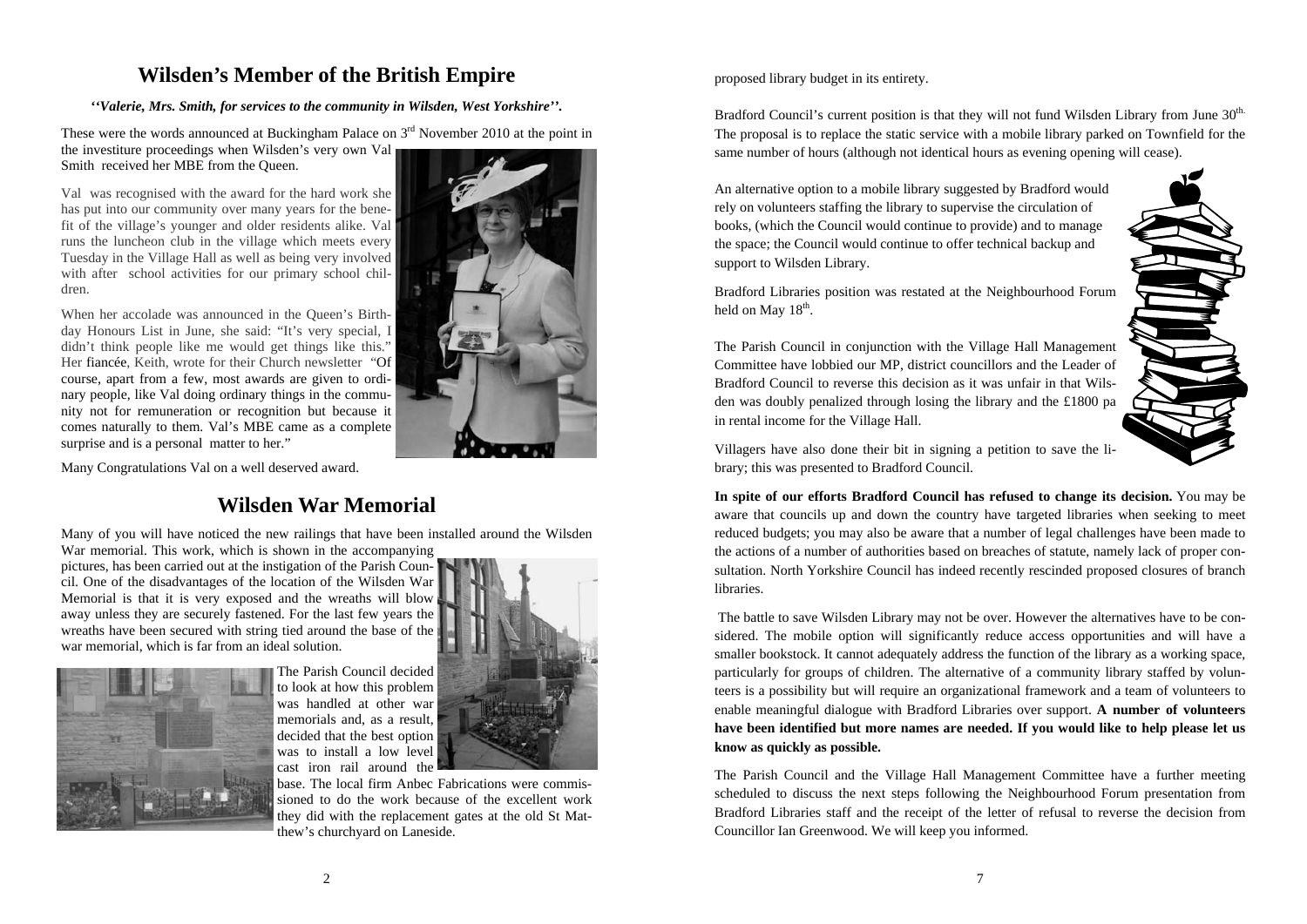#### **Proposed Closure of Wilsden Library**

One of the consequences of the government's financial settlement on the City of Bradford

Council is the proposed closure of Wilsden Library. Immediately after Bradford Council approved the budget the Parish Council held an emergency meeting and issued the fol- **Industrial** lowing statement:



**"Wilsden Parish Council is opposed to the proposed closure of the Wilsden Library. Whilst realising the need for economies to be made in local authority spending the Parish Council is extremely concerned with both the process and the proposal that may represent an annual** 

**saving to Bradford Council of well under £10,000 but will be at a high cost to the Parish of Wilsden and Harecroft."** 

#### **The opposition to the closure cited:**

- $\bullet$  No consultation whatsoever with the Parish Council or any other element of the community before the decision to withdraw funding was made.
- $\bullet$  Difficulty in determining the rationale for the selection. The budget approved by Bradford Council included a saving of £70,000 through closure of the smallest libraries referred to in the Bradford Library Service Review 2010. Size appears to equate with opening hours. The Library Service Review simply records Wilsden as being one of five libraries to have opening hours of less than 10 hours per week (para 3.12) However the report then goes on to say in paras 3.22 and 3.23 "in resource terms the provision and use of the thirteen village libraries is broadly commensurate with the staff resources and opening hours allocated" and "given the relatively small floorspace available at these thirteen village libraries the levels of use are relatively strong". Wilsden Library is not a failing library that is not worth retention; its potential to increase its 'size' by increasing opening hours has been previously suggested by Wilsden Village Hall but turned down by Bradford Library Service.
- $\bullet$ Small saving in global council budget terms.
- $\bullet$  **The Parish Plan for Wilsden and Harecroft (2010) identified improvements to the library service as being a priority commitment, both in terms of extending access and increasing integration of the library into the activities of the village, particularly involving the village children who are routinely taken to the Library through the Village Nursery School. The importance of Wilsden library to the community lies as much in the learning space it provides as the books on the shelves; this is something that mobile libraries cannot effectively offer.**

Since that time the Parish Council has met with the Assistant Director, Leisure and Culture and the Head of Library Services for Bradford; both emphasized that the decision to close Wilsden Library was taken by Bradford Councillors in the light of information supplied to them by the Library Service, although the Councillors did not have the benefit of seeing the

#### **Wilsden Scouts Lead the Big Parade**



A new Union Flag was presented to the Scouts at the Wilsden Women's Institute Annual General Meeting on 7<sup>th</sup> March. The WI decided to purchase and present the flag to the  $1<sup>st</sup>$  Harden and Wilsden Scout Group as they didn't have a Union Flag to parade at major events. The picture

on the left shows the WI President, Judy Caunt presenting the flag to representatives of the groups along with their leaders. Pictured are James Thomason from the Scouts, Rowan Maitland from the Cubs and

Leo Maitland from the Beavers. The leaders are, from left to right, Alison Baldwin, Ian Maitland and Jonathan Booth, the Group Scout leader.

On 3rd April Rev Bob Evans, who was District Commissioner for the Aire Valley District Scout Group some years ago, dedicated the flag at St Matthew's. The flag was then paraded in bright sunshine on St George's Day  $17<sup>th</sup>$  April with the Scout Group leading the parade as shown in the picture on the right.



#### **Wilsden Post Office**

Everyone was greatly relieved when, in 2008, it was announced that Wilsden Post Office would be spared from closure. That does not mean however that a Post Office can survive if people don't use it. One of the major challenges is the pressure from the internet for services such as renewal of the car tax, where the online service from DVLA is designed to make it very simple to use. The problem with this approach is that while the Post Office allows equal access to all, internet access is not available to everyone. As long as we still have a Post Office the many people who either don't have access to a computer or don't have the possibility to pay electronically will have fair access. The challenge is that, if everyone who could carry out all their transactions on the internet did so, there is not enough business in a village such as Wilsden for the Post Office to remain viable.

One of the new ways this type of competition is affecting the Post Office is actually from the Royal Mail. If you go online to register for online postage labels for parcels and packages and then go to the Fast Drop location at Post Office they have to check that everything is OK but do not receive any additional payment.

As for all the shops and businesses in our village they will only survive if people use them. We know from our Parish Plan survey that the Post Office is considered a vital part of village life but will only prosper if people use its facilities whenever possible.

#### **Village Society Reunion**

Verner Wheelock is organising a "get together" for anyone who was involved with the Wilsden Village Society. If you are interested the reunion will be at Chaplin's in Haworth on Wednesday 17th August from mid-day. The cost will be £15 per head and if you would like to attend please contact Verner on 01535 636008 or email to wheelock9x@gmail.com